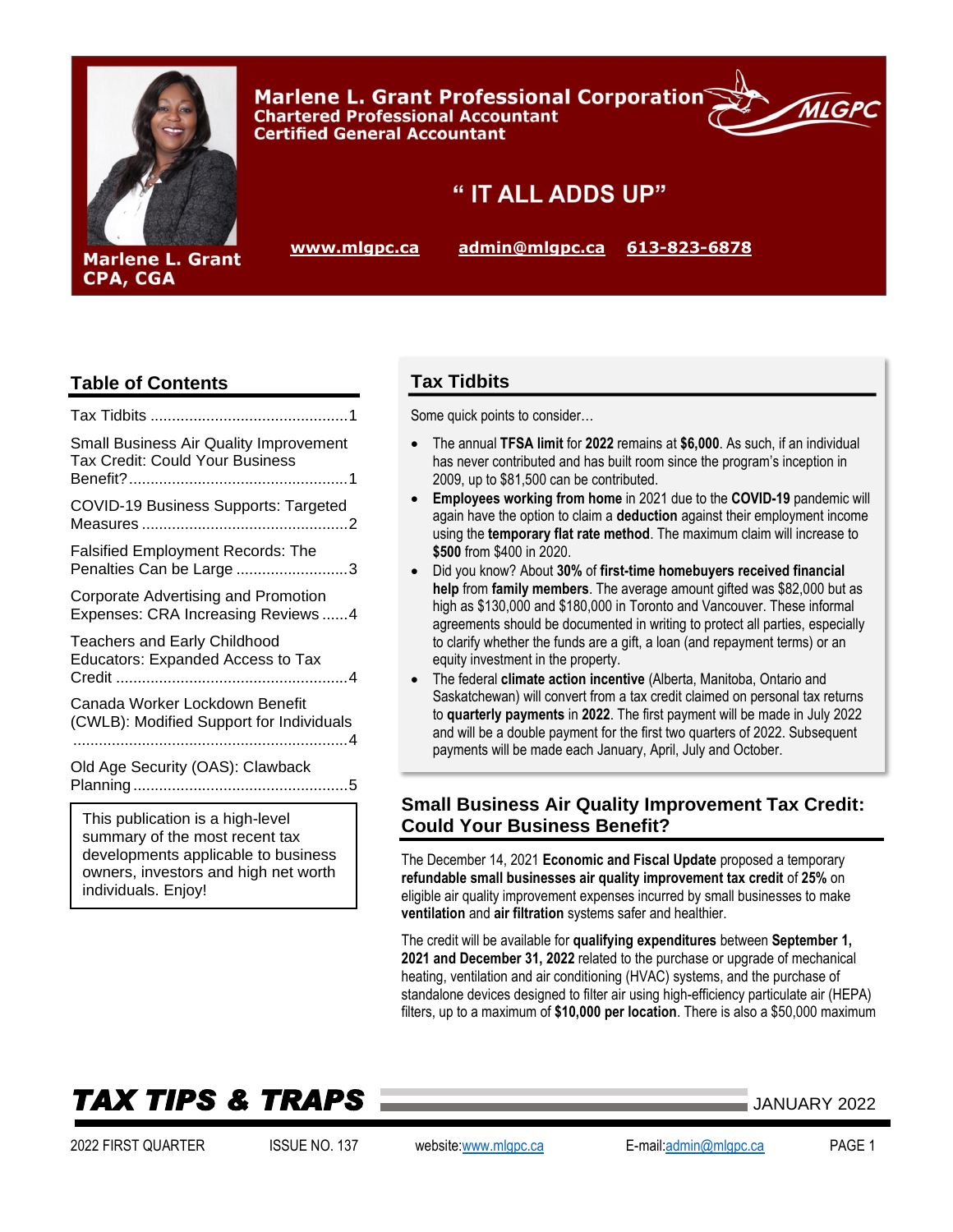2022 FIRST QUARTER ISSUE NO. 137 website[:www.mlgpc.ca](http://www.mlgpc.ca/) E-mail[:admin@mlgpc.ca](mailto:admin@mlgpc.ca) PAGE 2

claim to be shared among all affiliated entities. The \$10,000 and \$50,000 limits apply to expenditures over all years (since the beginning of the program) rather than to each particular taxation year.

#### Eligible entity

The credit is available to **qualifying corporations**, **partnerships** and **individuals** other than trusts. A qualifying corporation is a Canadian-controlled private corporation (CCPC) that has (in combination with associated corporations) less than \$15 million in **taxable capital employed** in Canada.

#### Qualifying expenditures

To qualify, expenditures must be made for a **qualifying location** in Canada used by the entity in its ordinary commercial activities.

### Claiming the credit

Expenses incurred September 1 - December 31, 2021 are claimed in the entity's first tax year that ends on or after January 1, 2022, while expenses incurred January 1 - December 31, 2022 are claimed in the tax year in which the expenditure was incurred.

The credits are taxable in the taxation year in which they are claimed.

**ACTION:** Maintain and provide us with any receipts for amounts expended that may benefit from this tax credit.

# **COVID-19 Business Supports: Targeted**

In the Fall of 2021, the government **revised several business supports** provided due to the COVID-19 pandemic.

The changes include extending the **Canada Recovery Hiring Program** (CRHP) to May 7, 2022 and increasing the subsidy rate to 50%. The **wage and rent subsidies** under the previous Canada Emergency Wage Subsidy (CEWS) and the Canada Emergency Rent Subsidy (CERS) are also being modified to provide much **more targeted support** to assist the hardest-hit businesses and those in the tourism and hospitality sector and extended to May 7, 2022.

While the base rules for the wage and rent subsidies under the more targeted approach are similar to the previous CEWS and CERS rules, there are some changes.

**Both** the **wage subsidy** and the **rent subsidy** are available under any of the following **three gateways**:

- **Hardest-Hit Business Recovery Program** available to entities with a prior year revenue decline and a current period revenue decline of at least 50%;
- **Tourism and Hospitality Recovery Program** available to qualifying tourism or hospitality entities with a prior year revenue decline and a current period revenue decline of at least 40%; and

# *TAX TIPS & TRAPS* JANUARY <sup>2022</sup>

# <span id="page-1-0"></span>**Measures**

• **Local Lockdown Program** – available for businesses in all sectors, subject to a qualifying public health restriction, with a current revenue decline of at least 40% (25% in some periods).

Hardest-Hit Business Recovery Program (HBRP) **Eligibility** for the **HBRP** would require **revenue declines** of **at least 50%** for both of the following:

- 1. the **current month** (determined under the existing CEWS and CERS rules); and
- 2. the **average** of the **first 13 CEWS periods** (March 15, 2020 to March 13, 2021), referred to as the **12-month revenue decline**.

The **12-month revenue decline** would be calculated as the **average** of **all** revenue decline **percentages from March 2020 to February 2021** (claim periods 1-13, excluding either claim period 10 or 11, which used the same comparative periods). Any periods in which an entity was **not carrying on** its **ordinary operations** for reasons other than a public health restriction (for example, because it is a seasonal business) would be **excluded** from this calculation.

The HBRP would be based on the **qualifying remuneration** (the same amounts previously eligible for CEWS) and **qualifying rent expense** (the same amounts previously eligible for CERS) at a rate based on the **current-month revenue decline**. At the **minimum** revenue decline of 50%, the subsidy would be **10%**, rising to a **maximum** of **50%** where the revenue decline is 75% or more. These subsidy rates would be halved for periods after March 12, 2022.

The rates are summarized in the chart below:

| Hardest-Hit Business Recovery Program (HBRP) Subsidy<br>Rates |                                                                                                                                   |                                                                                                                                   |  |
|---------------------------------------------------------------|-----------------------------------------------------------------------------------------------------------------------------------|-----------------------------------------------------------------------------------------------------------------------------------|--|
| Current-month<br>revenue decline                              | <b>Periods 22 - 26</b><br>October 24, 2021<br>to March 12, 2022                                                                   | <b>Periods 27 - 28</b><br>March 13, 2022 to<br>May 7, 2022                                                                        |  |
| 75% and over                                                  | 50%                                                                                                                               | 25%                                                                                                                               |  |
| $50 - 74%$                                                    | $10% +$ (revenue<br>decline-50%) x<br>1.6<br>$(e.g., 10\% + (60\%)$<br>revenue decline -<br>$50\%$ ) x 1.6 = 26%<br>subsidy rate) | 5% + (revenue<br>decline $-50%$ ) x<br>0.8<br>$(e.g., 5\% + (60\%)$<br>revenue decline -<br>$50\%$ ) x 0.8 = 13%<br>subsidy rate) |  |
| $0 - 49%$                                                     | 0%                                                                                                                                | 0%                                                                                                                                |  |

**Lockdown support** would **also** be available as under the previous CERS rules.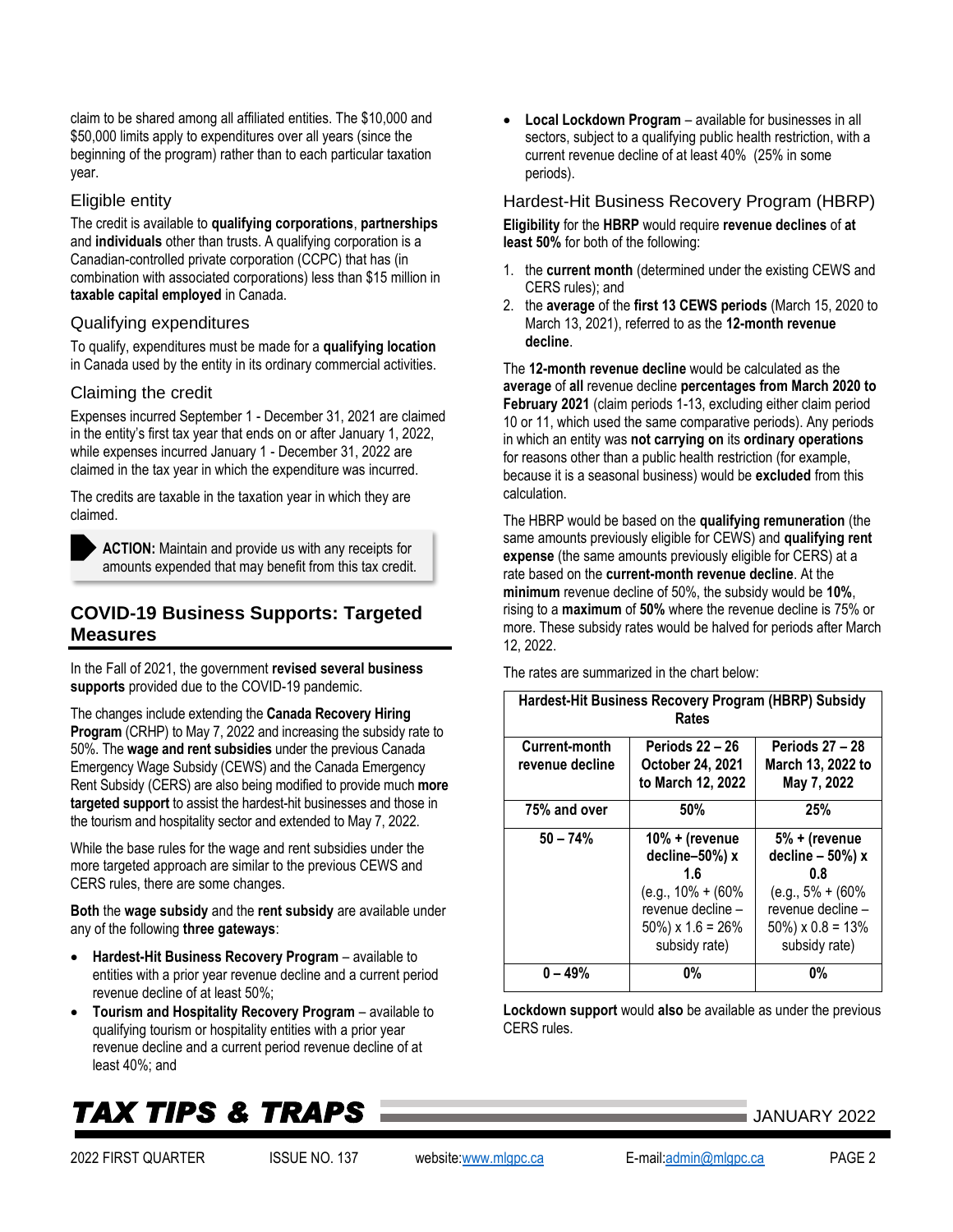#### Tourism and Hospitality Recovery Program (THRP)

The THRP would target the **tourism and hospitality** sector, with examples including hotels, restaurants, bars, festivals, travel agencies, tour operators, convention centres, providers of cultural activities and convention and trade show organizers.

**Eligibility** for the **THRP** would require **revenue declines** of **at least 40%** for both of the following:

- 1. the **current month** (determined under the existing CEWS and CERS rules); and
- 2. the **average** of the **first 13 CEWS periods** (March 15, 2020 to March 13, 2021), referred to as the **12-month revenue decline** (calculated in the same way as the HBRP).

At the **minimum** revenue decline of 40%, the subsidy would be **40%**, equal to the revenue decline, rising to a **maximum** of **75%** where the revenue decline is 75% or more. These subsidy rates would be halved for periods after March 12, 2022.

The rates are summarized in the chart below:

| <b>Tourism and Hospitality Recovery Program (THRP)</b><br><b>Subsidy Rates</b> |                                                                 |                                                            |  |
|--------------------------------------------------------------------------------|-----------------------------------------------------------------|------------------------------------------------------------|--|
| Current-month<br>revenue decline                                               | <b>Periods 22 - 26</b><br>October 24, 2021<br>to March 12, 2022 | <b>Periods 27 - 28</b><br>March 13, 2022 to<br>May 7, 2022 |  |
| 75% and over                                                                   | 75%                                                             | 37.5%                                                      |  |
| $40 - 74%$                                                                     | revenue decline                                                 | 1/2 of revenue<br>decline                                  |  |
| $0 - 39%$                                                                      | 0%                                                              | 0%                                                         |  |

**Lockdown support** would **also** be available as under the previous CERS rules.

#### Increased cap on qualified rent expense

Under CERS, qualified **rent expenses** were **limited** to \$75,000 per location and an **aggregate of \$300,000** for **all locations** within an **affiliated group**. The **aggregate monthly cap** is **increased** from \$300,000 to **\$1,000,000** for rent subsidies under the new gateway.

#### Local Lockdown Program

**Organizations** that are subject to a **public health restriction** are proposed to be **eligible for support** at the **same rates** applicable for the **THRP** (see above), **regardless of sector**.

The base rules require having one or more **locations subject** to a **public health restriction** lasting for **at least seven days** in the current claim period that requires them to **cease activities** that accounted for **at least 25%** of total **revenues** during the prior reference period. This would **not require** meeting the **12-month revenue decline**, only a current-month decline. It would be available to **all affected organizations**, regardless of sector.

# *TAX TIPS & TRAPS* JANUARY <sup>2022</sup>

Special rules were introduced to provide expanded access to this program from December 19, 2021 to February 12, 2022. The expansion allows entities to qualify if they are subject to a capacity-limiting public health restriction of 50% or more. In addition, the current-month revenue decline threshold is reduced to 25% (from 40%).

**ACTION:** Targeted wage and rent subsidies are still available to those particularly hard-hit entities or those in the tourism and hospitality industry. Ensure to apply if eligible.

### <span id="page-2-0"></span>**Falsified Employment Records: The Penalties Can be Large**

With numerous COVID-19 benefits being based on **employment** and remuneration levels, the federal government has likely become increasingly concerned with **falsified employment records**. However, this is not a new issue. In particular, the government already has experience dealing with **false records** used to increase access to **employment insurance** (EI) benefits.

Employers can face **penalties of up to the greater of \$12,000** and the total of **all claimants' penalties** in relation to the offences. In addition, false claims by the applicant would result in an **increased number of required hours** to qualify for EI benefits in the future, with the specific number dependent on the value of the EI overpayment.

A September 14, 2021 **Federal Court case** addressed a **\$15,277 penalty** that was assessed for a single employee's records.

In respect of COVID-19 subsidies, employers may be subject to **penalties** including the following:

- **loss of all CEWS, CERS and CRHP benefits** for the period **plus a 25% penalty** for manipulations of **revenue**;
- **loss of all CRHP benefits** for the period **plus a 25% penalty** for manipulations of **remuneration**;
- **gross negligence penalties** of **50%** of any applicable disallowed claims;
- third-party **penalties to advisors** equal to their **compensation** from the employer **plus as much as \$100,000** in situations of culpable conduct; and/or
- in the extreme, **criminal liability** for false statements, attracting penalties of up to **200%** of the excessive claim and potential imprisonment for upwards of **five years**.

**ACTION:** Maintain supporting employment activity documentation as the government will be looking for situations in which employment records were falsified.

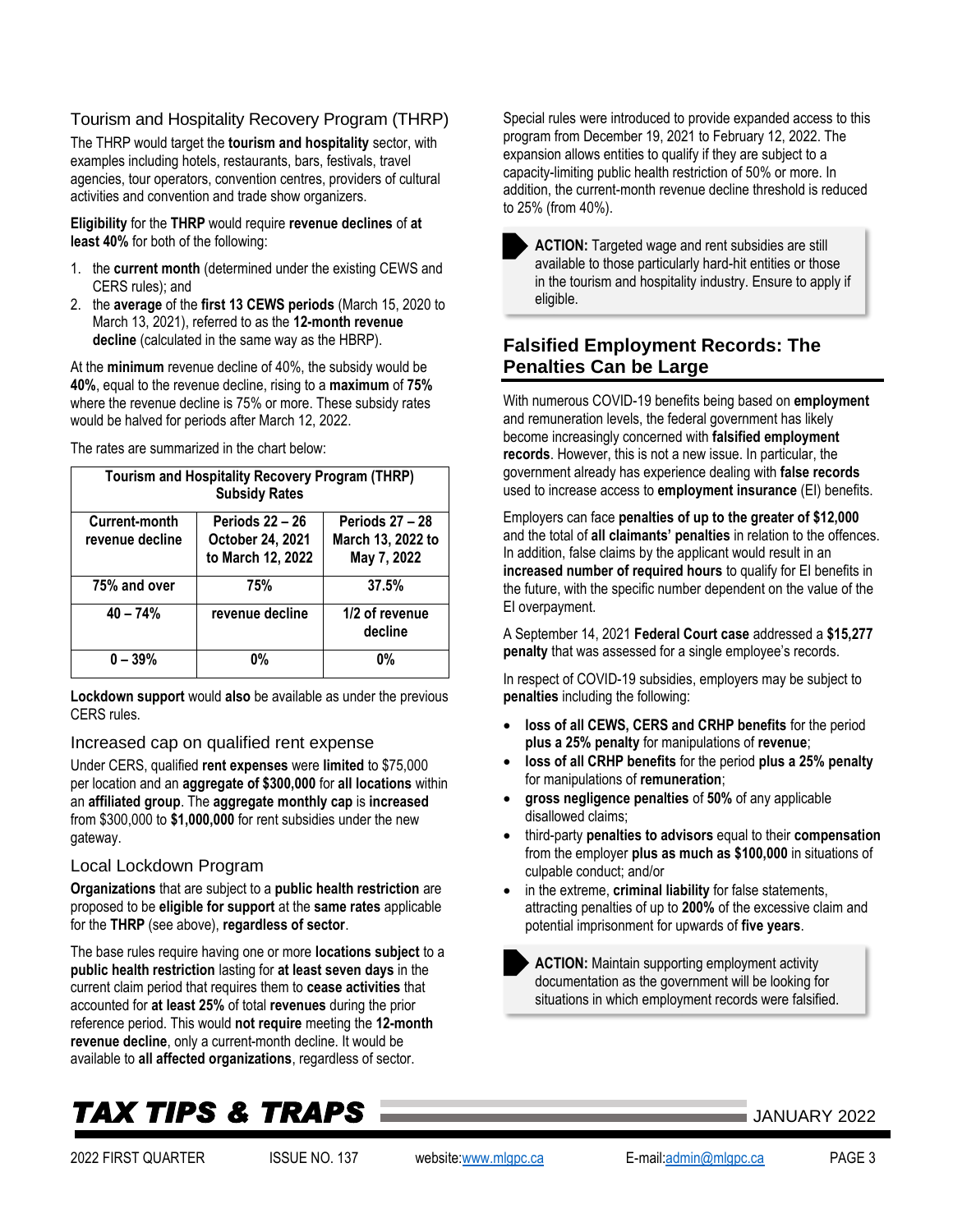### <span id="page-3-0"></span>**Corporate Advertising and Promotion Expenses: CRA Increasing Reviews**

Over the past few years, CRA has taken a **targeted approach** in reviewing amounts claimed under **specific lines** (based on the type of claim) of a **corporate tax return**. Various projects conducted included reviews of **professional fees**, **travel expenses** and the **purchase** of **certain vehicles.**

CRA has recently focused their efforts on **advertising and promotion expenses** claimed by corporations. As part of this most recent project, CRA is asking for the following:

- a **detailed list of the transactions** (or the general ledger entries) related to the **expenses**; and
- a **copy** of the **invoices** and **receipts** for the **ten largest transactions** included in the expenses.

While there are many reasons to obtain this type of information, CRA may be analyzing **whether** any amounts deducted were **personal**, **not wholly or partially deductible**, or should have been **capitalized**. For example, provided no exceptions are available, amounts paid for food, beverages or entertainment are only 50% deductible to the corporation. Also, green fees for golf and membership fees in a golf club are not deductible regardless of whether they are incurred for business purposes.



**ACTION:** Be aware that additional CRA activity in these areas could result in extra time and administrative costs.

## <span id="page-3-1"></span>**Teachers and Early Childhood Educators: Expanded Access to Tax Credit**

The **eligible educator school supply tax credit** is a refundable tax credit that allows **teachers and early childhood educators** to claim up to \$1,000 for **amounts** expended (for which no allowance or reimbursement was provided) for **supplies** and some **durable goods** used to **teach** or facilitate students' **learning**. Individuals must have a **certificate** from their employer attesting to the eligibility of their expenses for the year.

#### Shift to online learning

In an October 19, 2021 **Technical Interpretation**, CRA stated that if a **shift** has been made **to** an **online classroom** due to **COVID-19**, supplies consumed could **still** be **eligible** for the educator school supply tax credit.

#### Enhancements to the credit

The government has proposed to **enhance** the eligible educator school supply tax credit to **25% of eligible supplies** from the existing 15% credit and **expand** the list of **durable goods** eligible for the credit, both effective for 2021 tax years. The **limit** of **\$1,000** of eligible supplies remains **unchanged**.

The expanded list of **durable goods** includes all of the following (the first four items were previously allowed, while the other items have been added for 2021 and onwards):

- books:
- games and puzzles;
- containers (such as plastic boxes or banker boxes);
- educational support software;
- **calculators** (including graphing calculators);
- external **data storage** devices;
- web cams, microphones and headphones;
- multimedia **projectors**;
- **wireless pointer** devices;
- **electronic** educational **toys**;
- digital **timers**;
- **speakers**;
- **video streaming devices**;
- **printers**; and
- **laptop, desktop and tablet computers**, provided that none of these items are made available to the eligible educator by their employer for use outside of the classroom.

**ACTION:** Ensure to provide receipts for amounts expended by teachers and early childhood educators based on the expanded list of eligible expenses for the credit.

### <span id="page-3-2"></span>**Canada Worker Lockdown Benefit (CWLB): Modified Support for Individuals**

The CWLB provides a **\$300 per week** benefit to **employees and self-employed persons** unable to work due to a **public health restriction** lasting at least **seven consecutive days**. It will apply **only to regions designated** by the federal government as eligible in the period. This would be in regions where provincial or territorial governments have introduced **capacity-limiting restrictions of 50% or more**. CRA posted [a webpage](https://www.canada.ca/en/revenue-agency/services/benefits/worker-lockdown-benefit/cwlb-regional-lockdowns.html) listing designated regions. As of January 11, 2022, Saskatchewan was the only region with no eligibility. Quebec and Northwest territories had certain regions eligible, while all the remaining provinces and territories had all regions eligible for at least some periods.

To be eligible, the **applicant must** also meet the **following criteria**:

- **SIN** have a valid social insurance number;
- Age be at least 15 years of age on the first day of the week:
- **Residency** be resident and present in Canada during the week;
- **Tax return filed** have filed a 2020 income tax return;

# *TAX TIPS & TRAPS* JANUARY <sup>2022</sup>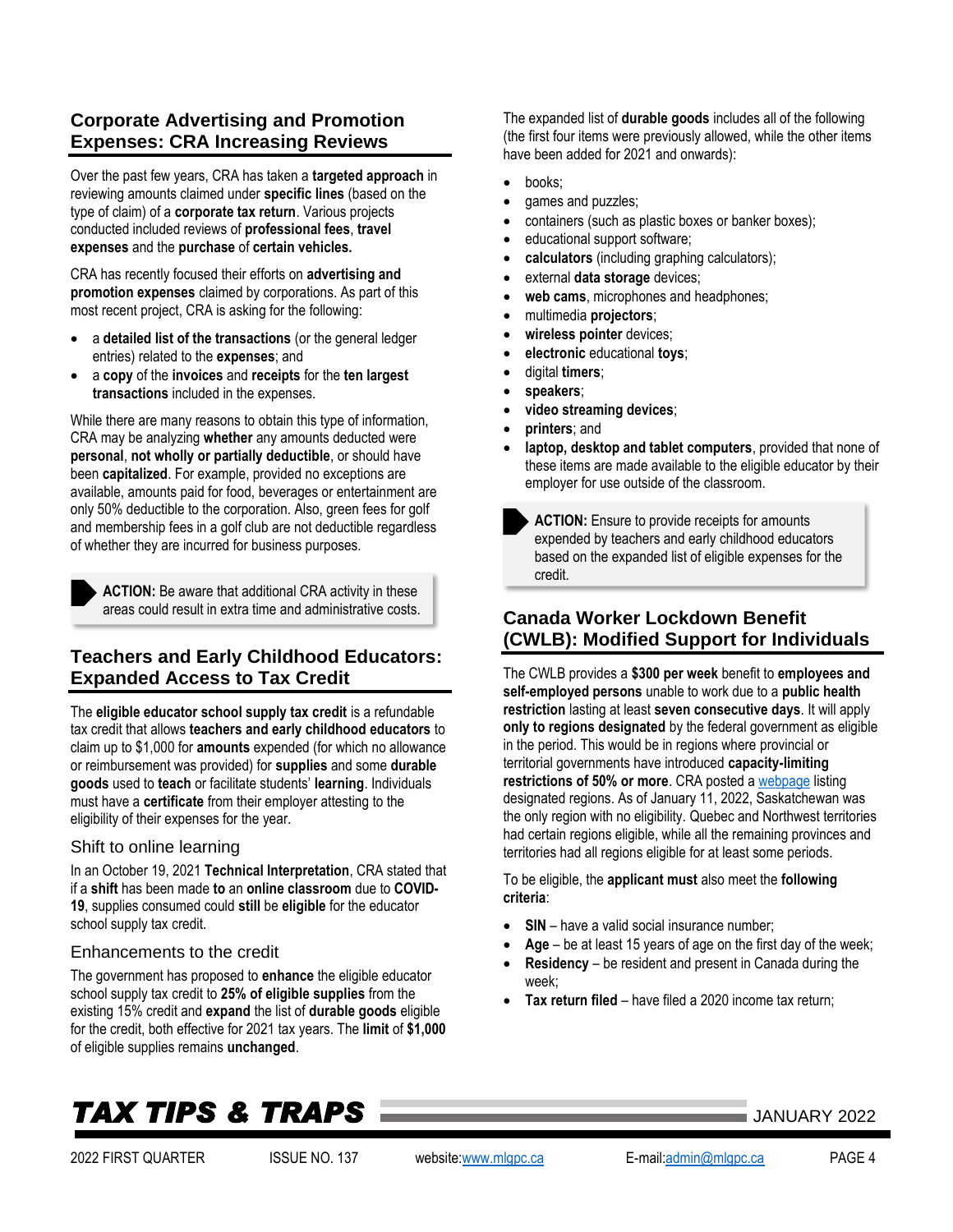- **Prior earnings** have had, for 2020, or in the 12 months preceding the day on which they make the application, a total income of **at least \$5,000** from employment, self-employment, parental benefits, Canada Emergency Response Benefits (CERB), Canada Recovery Benefits (CRB) or income prescribed by legislation. For 2022 claims, the additional option of using 2021 income will be available;
- **Current benefits** no benefits are available for the same period with respect to EI, provincial parental benefits, the Canada recovery caregiving benefit or the Canada recovery sickness benefit; and
- **Loss of income** the individual must either have:
	- o **lost their employment** during the lockdown period and been unemployed during the week;
	- o been **unable to perform** the **self-employment activities** they normally performed immediately before the lockdown period; or
	- o their **average weekly income declined** by **at least 50%** compared to their total average weekly employment and self-employment income for 2020 or the 12 months preceding the application (for 2022 claims, the additional option of using average weekly income for 2021 will be available).

Applicants who have **voluntarily ceased to work**, unless the cessation was reasonable, or **failed to return to work** when possible and reasonable to do so, are **ineligible**. Similar to the Canada Recovery Benefit, individuals will be **ineligible** for benefits during **mandatory quarantine or self-isolation** following a return from **international travel**. Where the inability to work results from a **refusal** to comply with a requirement to be **vaccinated against COVID-19**, the individual will be **ineligible**.

Where an individual received CWLB in 2021, their **benefits** will be **reversed** if they **do not file** their **2021 income tax return** by December 31, 2022. Similarly, an individual receiving CWLB benefits in 2022 will **lose entitlement** if they **do not file** their **2021 and 2022 income tax returns** by December 31, 2023.

**Applications** for benefits must be filed by the later of February 16, 2022, or **60 days** from the **end** of the **claim week**.

**ACTION:** If you are eligible, ensure to make a timely claim. Also, if eligible, ensure your 2020 personal tax return was filed, and your 2021 return is filed to avoid required repayments.

## <span id="page-4-0"></span>**Old Age Security (OAS): Clawback Planning**

Individuals who normally receive **OAS are occasionally surprised** when some OAS is subject to a special tax (commonly referred to as a "clawback") with their T1 tax filings due to **high earnings**. In particular, OAS is clawed back at a rate of 15% of adjusted income (AI) received in that year over an indexed threshold amount.

The current and upcoming **threshold amounts** are \$79,845 (2021) and \$81,761 (2022). If receiving **maximum OAS in 2021**  (assuming no changes for items like deferred application, being over age 75, etc.), the full amount will be clawed back if 2021 AI is **\$129,757** or higher.

AI is **net income** before the deduction of any clawback with a few modifications, such as removal of Registered Disability Savings Plan (RDSP) income inclusions.

OAS payments starting in July are subject to withholdings based on AI of the prior calendar year. If it is known that AI for the current year will be **less than that of the prior year**, Form **T1213(OAS)** can be filed to request **reduced** withholdings.

#### Some planning considerations

Defer commencement of OAS receipt

Future OAS payment increases of **.6% per month** of delay (to a maximum of 36% for 5 years of deferral) are provided to compensate for the deferral of OAS pension payments. This flexibility may permit a person to **reduce** or **eliminate** the **OAS clawback** by deferring the receipt of OAS until the income of the person is below the AI clawback threshold. If OAS will be clawed back in its entirety, it **costs noting** to delay but provides the benefit of **increased future payments**. Increased OAS payments also increase the AI level at which all OAS is clawed back.

A further possibility for a high-income individual is to **retroactively apply** early in a year after reaching age 65 to receive up to **additional 11 months** of benefits in a single calendar year, hopefully **retaining some benefits** in that one year. For highincome seniors, application could be delayed resulting in the full 36% enhancement and 23 payments received in the year the individual reaches age 72.

#### Use resources that reduce AI

It is important to know **how certain sources of income affect AI** as any changes between the beginning clawback threshold and the amount at which OAS is completely eroded carry a **15% impact** on OAS entitlement. Note that 115% of **ineligible dividends** and 138% of **eligible dividends** are included in AI. On the other hand, only 50% of **capital gains** are included.

# *TAX TIPS & TRAPS* JANUARY <sup>2022</sup>